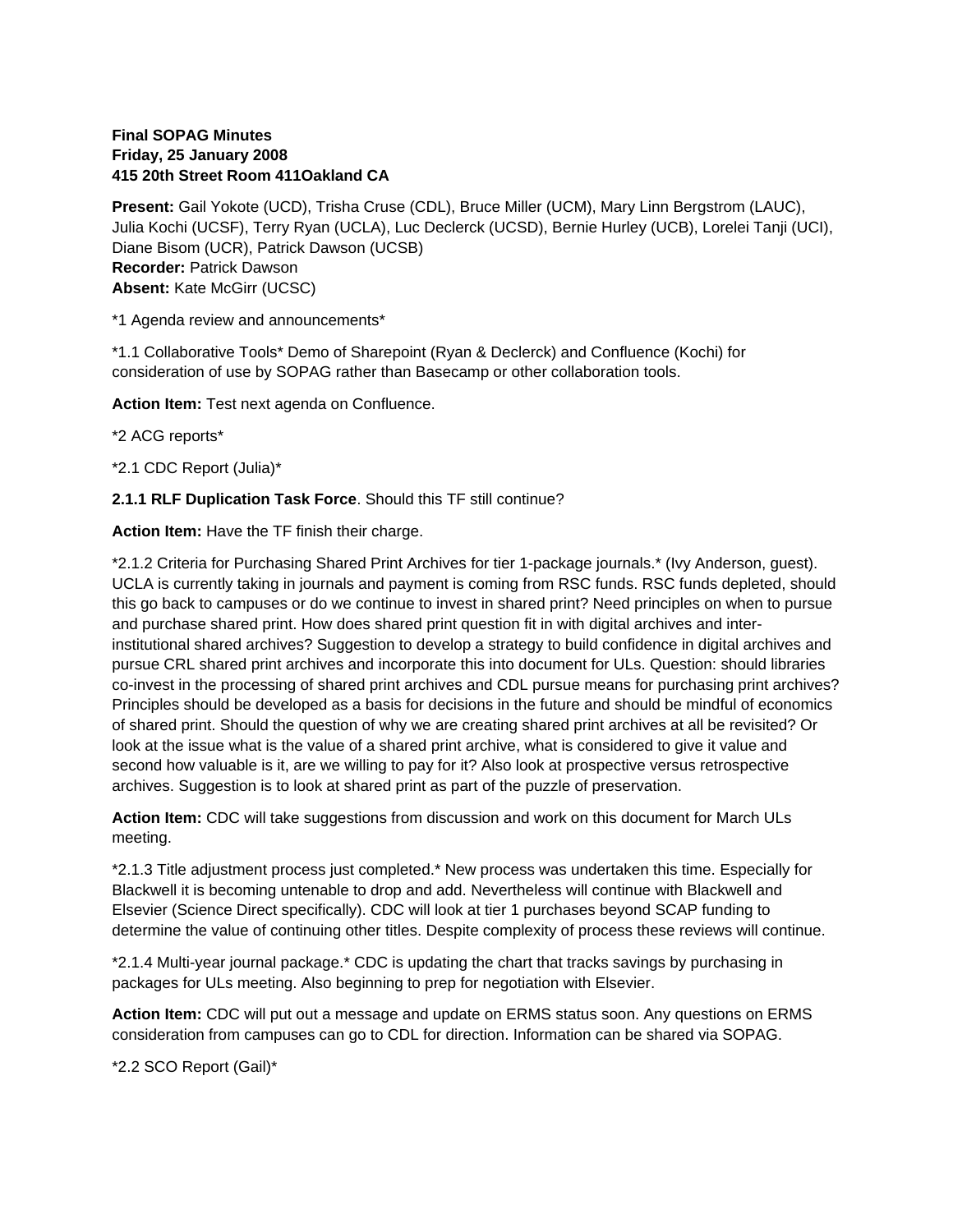\*2.2.1 Joint CDC/SCO Task Force Report on Criteria to Determine UC's Support for Transformative Scholarly Publishing Models\*. This is a response to charge from ULs. Recommendations have been endorsed by SCOs and CDC.

**Action Item:** Develop what is current investment in each of 5 models and add as an appendix so people will know the dollar figure involved. The updated document will be forwarded to ULs and added to agenda for March. It will go forward with SOPAG endorsement.

\*2.3 HOPS Report (Patrick)\*

\*2.3.1 Future of Public Services:\* On track for reports to be turned in on time for SOPAG and for the ULs in compliance with the charge.

\*2.3.2 Mass Digitization\* FAQ, will check with Ivy Anderson to see where the FAQ is.

\*2.4 HOTS Report (Luc)\*

\*2.4.1 Assessment of potential savings in the Shared Cataloging Program.\* HOTS asks if the activity should be only to look at SCP or should other options be examined as well? The charge came from the ULs to each group to look at this budget exercise. Should SOPAG play a role in expanding the question to look at other options that may be available? May bring this back to ULs to look for clarification and perhaps expand analysis of other ways to.

**Action Item:** Lorelei will send an e-mail to UL steering committee to see if it will be added to February 4th agenda.

**2.4.2. Acquisitions Common Interest Group** Keith Powell is undertaking effort to find common data elements in ERMS. Also tracking OCLC/WorldCat local activity, will have a future discussion on LC report. Chinese cataloging project:

**Action Item:** SOPAG members need to identify person to transfer funds.

\*2.5 LTAG Report (Terry)\* Defer to next meeting.

\*2.6 RSC Report (Gail)\* Will do on e-mail.

\*2.7 Role of SOPAG liaisons to ACGs (discussion)\* Will do on e-mail.

\*2.8 Collaborative communication tools for ACGs and SOPAG\* Will Defer

**3. A Structure for Implementing UC Libraries Collaborative Projects (Kate and Bernie)** Will Defer

## **4. e-dissertations (Trisha)**

ETD this will not be a SOPAG taskforce but a CDL workgroup with folks from UCSF and UCSD. Findings will be reported back to SOPAG. Will bring this up in the next SLASIAC meeting. **Action Item:** Trish will create a public presence of ETD filing on CDL info.

## **5. Task Force Reports**

## **5.1 Bibliographic Services Task Force (Terry)**

Review of Next Generation Melvyl Pilot Configurations document. Question is will people be forewarned next time information from campuses is needed? Answer, yes. In the pilot, WCL will only point to a single